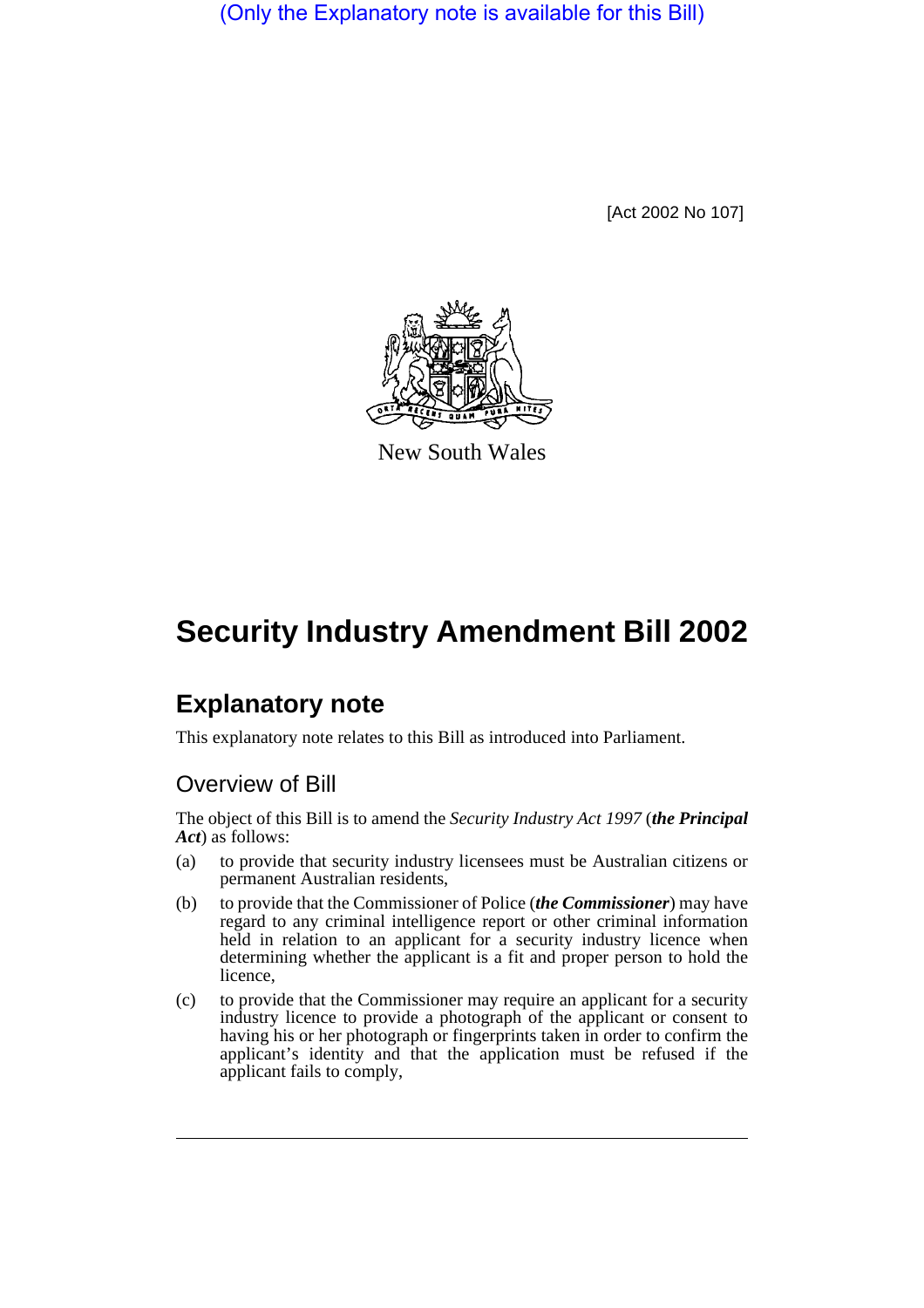Explanatory note

- (d) to provide that security industry licensees who are armed security guards must wear recognisable security guard uniforms while carrying firearms,
- (e) to provide that security industry master licence holders who employ armed security guards must on request submit their firearms to the Commissioner for ballistics testing,
- (f) to make further provision relating to the powers of entry to premises and seizure of documents by police officers acting under the Principal Act,
- (g) to provide that proceedings for any offence under the Principal Act or the regulations may be commenced within 3 years (rather than 6 months) from when the offence was alleged to have been committed,
- (h) to provide that offences under the Principal Act or the regulations may be dealt with by way of penalty notice.

This Bill also:

- (a) makes a consequential amendment to the *Fines Act 1996*, and
- (b) amends the *Firearms Act 1996* to enable police officers to inspect the firearms (and the security and safe storage of those firearms) held by security industry master licensees who are armed security guards or employ armed security guards, and
- (c) makes amendments to the *Road Transport (Driver Licensing) Act 1998* relating to the use of photographs of security industry licensees.

#### Outline of provisions

**Clause 1** sets out the name (also called the short title) of the proposed Act.

**Clause 2** provides that the proposed Act commences on a day or days to be appointed by proclamation.

**Clause 3** is a formal provision giving effect to the amendments to the *Security Industry Act 1997* set out in Schedule 1.

**Clause 4** is a formal provision giving effect to the amendments set out in Schedule 2 to the Acts specified in that Schedule.

#### **Schedule 1 Amendment of Security Industry Act 1997**

**Schedule 1 [2]** inserts proposed section 15 (1) (e) into the Principal Act to provide that the Commissioner must not grant a licence under that Act unless the applicant is an Australian citizen or a permanent Australian resident. **Schedule 1 [1]** amends section 3 (1) of the Principal Act to provide for a definition of *permanent Australian resident*.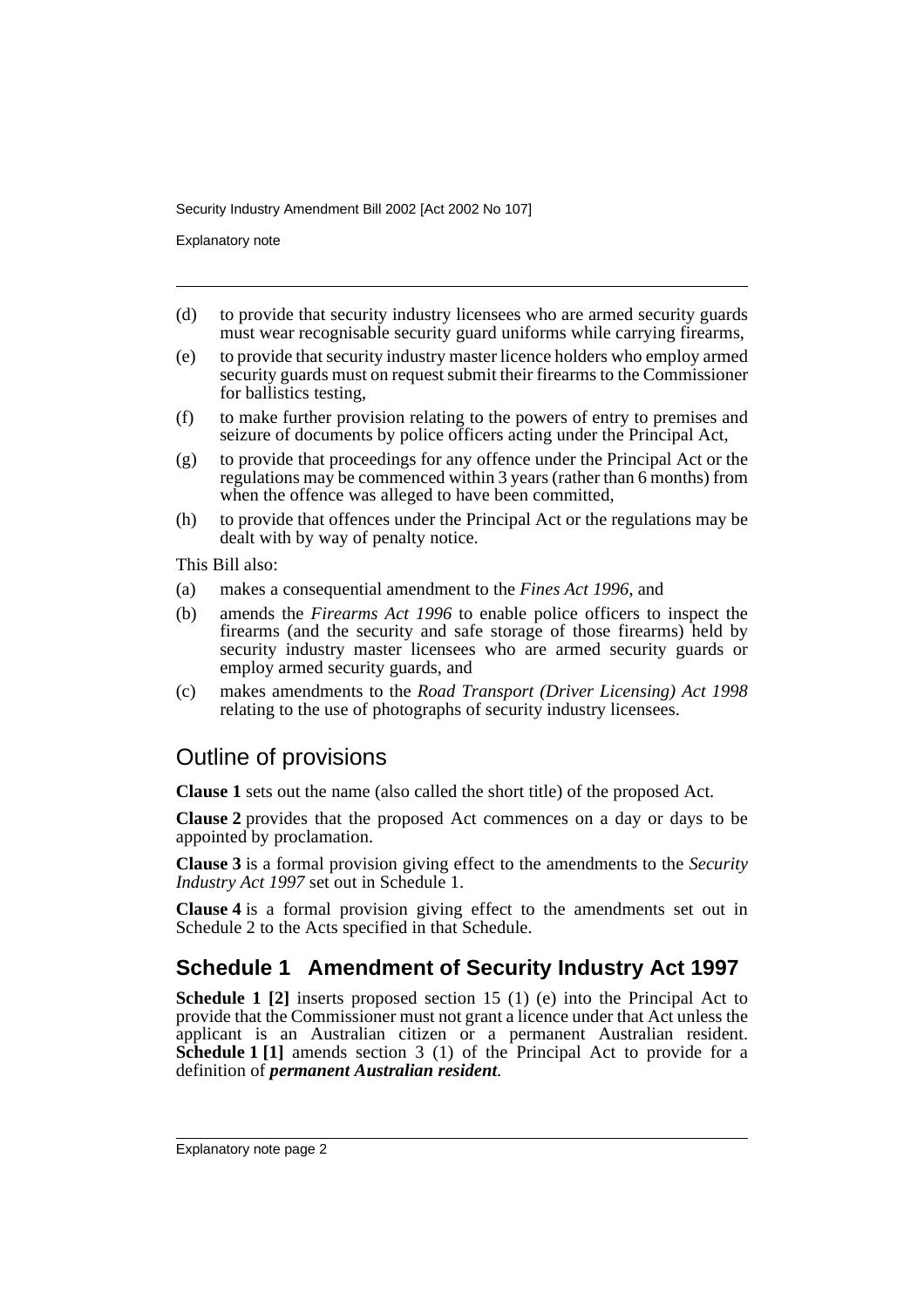Explanatory note

**Schedule 1 [3]** inserts proposed section 15 (6) into the Principal Act to provide that for the purpose of determining whether an applicant for a licence under that Act is a fit and proper person, the Commissioner may have regard to any criminal intelligence report or other criminal information held in relation to the applicant that:

- (a) is relevant to the activities carried out under the class of licence sought by the applicant, or
- (b) causes the Commissioner to conclude that improper conduct is likely to occur if the applicant were granted the licence, or
- (c) causes the Commissioner not to have confidence that improper conduct will not occur if the applicant were granted the licence.

Proposed section 15 (7) provides that the Commissioner is not, under the Principal Act or any other Act or law, required to give any reasons for not granting a licence if the giving of those reasons would disclose the existence or content of that criminal intelligence report or other criminal information.

**Schedule 1 [4]** amends section 18 of the Principal Act to provide that the Commissioner may require an applicant for a licence to provide the Commissioner with a photograph of the applicant or consent to having his or her photograph or fingerprints taken in order to confirm the applicant's identity. The Commissioner must refuse to grant the licence if the applicant has not provided a photograph or been photographed or fingerprinted in accordance with any such requirement. A person who formerly held a licence, but is not currently a licensee, or who was an applicant for, but was never granted, a licence, may apply to the Commissioner to have such photographs or fingerprints destroyed. The Commissioner may grant or refuse the application as the Commissioner sees fit.

**Schedule 1 [7]** inserts proposed section 23A into the Principal Act. The proposed section imposes conditions on security guard licence holders and master licence holders under the Principal Act to require security guards who are licensed under the *Firearms Act 1996* to wear recognisable security guard uniforms while carrying firearms. The proposed section also provides for the consequences of a breach of any of these conditions and allows the Commissioner to exempt a security guard from the operation of the provisions if the Commissioner is satisfied there is a genuine reason. **Schedule 1 [1]** amends section 3 (1) of the Principal Act to provide for a definition of *armed security guard*.

**Schedule 1 [5] and [6]** make consequential amendments.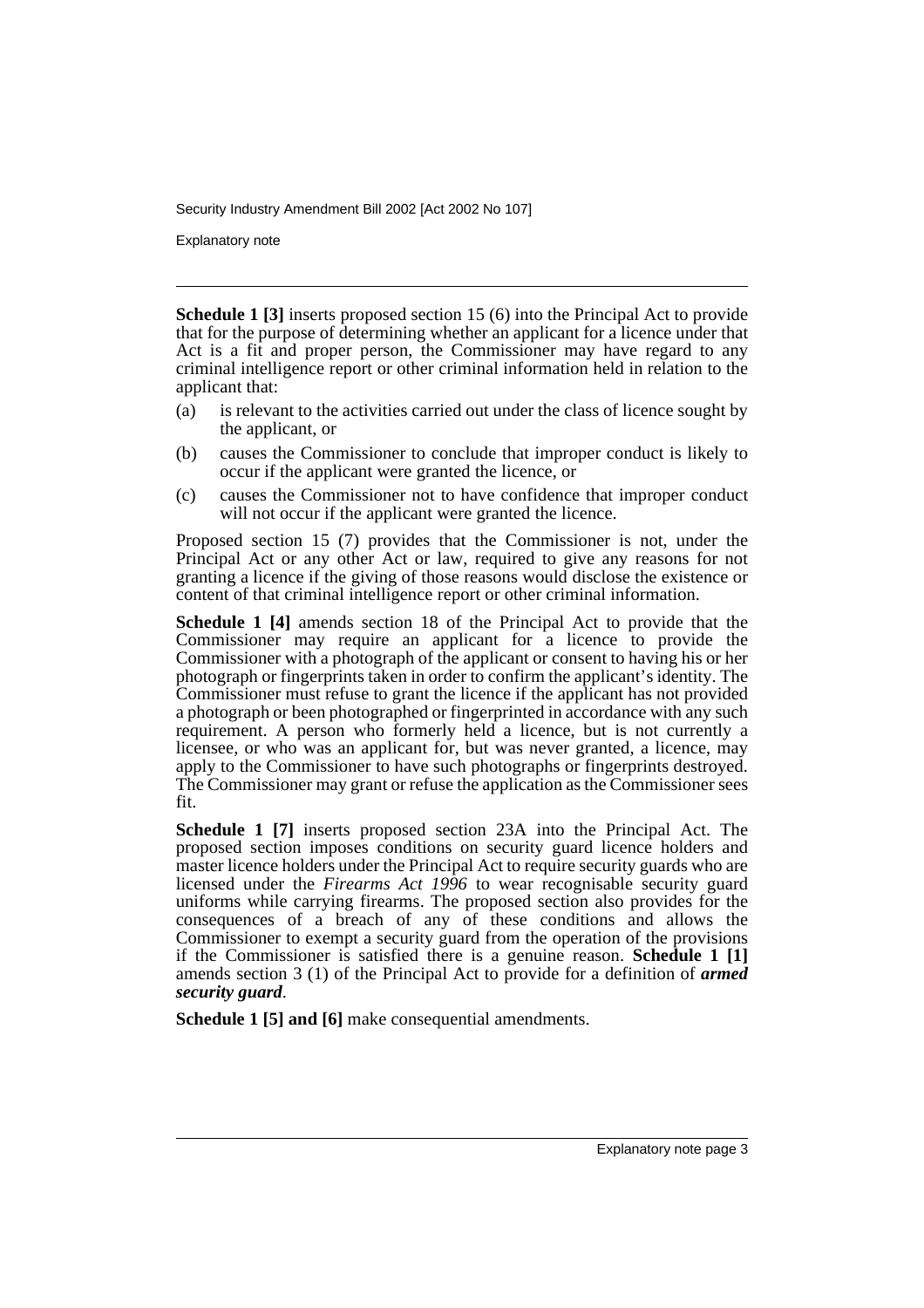Explanatory note

Section 26 (1) (a) of the Principal Act currently provides that a licence may be revoked for any reason for which the licensee would be required by the Principal Act to be refused a licence of that class. **Schedule 1 [8] and [9]** omit that paragraph and insert section 26 (1A) into the Principal Act to provide that the Commissioner must revoke a licence for any of those reasons.

**Schedule 1 [10]** inserts proposed section 39A into the Principal Act. The proposed section provides that if a master licensee under the Principal Act is authorised under the *Firearms Act 1996* to possess any firearms by reason of holding that master licence (that is, the master licensee has a firearms licence for the purposes of the master licensee's security industry business), the master licensee must, on request by the Commissioner, submit all the master licensee's firearms to a police officer for ballistics testing. The proposed section also provides that if a firearm so tested is modified in a manner that would change the characteristics of the firearm's firing, the master licensee must notify the Commissioner of that modification and on request by the Commissioner submit the firearm to a police officer for further ballistics testing. Failure to comply with these provisions will constitute an offence with a maximum penalty of 50 penalty units or 2 years imprisonment, or both.

**Schedule 1 [11]** inserts proposed section 42A into the Principal Act. The proposed section provides that, in the exercise of any power to enter the premises of a master licensee under the Principal Act or any other Act, a police officer may, if the police officer considers it necessary to do so for the purposes of obtaining evidence of the commission of an offence, seize any registers, books, records or other documents relating to the business being carried on under the authority of the master licence. The proposed section also provides that a police officer may, if the police officer considers it necessary to do so for the purposes of obtaining evidence of the commission of an offence, require any person to answer questions relating to any registers, books, records or other documents or any other relevant matter required to be kept by a licensee by or under the Principal Act. The proposed section makes it clear that if a police officer is authorised under the Principal Act or any other Act to make copies of entries in the registers, books, records or other documents, the police officer may take those registers, books, records or other documents from the premises for the purpose of copying them and must return them after that copying is completed.

**Schedule 1 [12]** amends section 45 of the Principal Act to provide that proceedings for offences under the Principal Act or the regulations must be commenced within 3 years (rather than 6 months) from when the offence was alleged to have been committed.